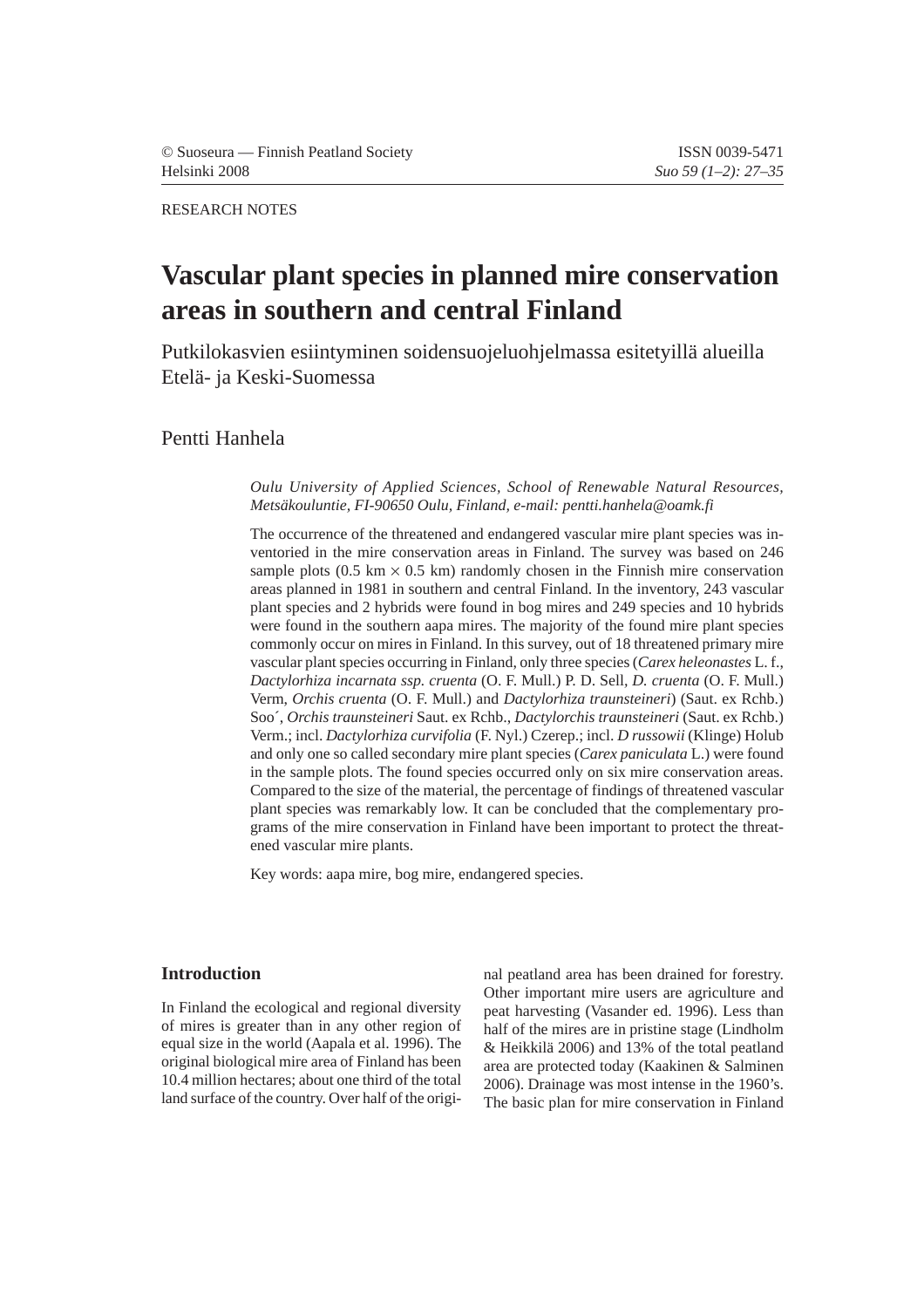(The National Mire Protection Programme) was made in 1977–1981 (Haapanen et al. 1977, Haapanen et al. 1980 and Valtakunnallinen soidensuojelun perusohjelma 1981). The 1981 conservation plan includes c. 600 conservation areas (4900 km<sup>2</sup>) of which 267 areas (700 km<sup>2</sup>) are located in the bog zone and 201 conservation areas (1660 km<sup>2</sup>) are located in the southern aapa mire zone (Fig. 1). The main criterion for selection was the representativeness of mire-complex types including the diversity of hydrology, morphology, mire types and birds. Furthermore, the occurrence of endangered animal and plant species, research use as well as educational and landscape values were noted. The main objective was to protect typical and large, internationally and nationally important examples of mire-complex types (Aapala et al. 1996). The conservation plan was later completed and nowadays it consists of 523 mires, especially small-scale areas, which altogether add up to 1200 km<sup>2</sup> in the whole country (Heikkilä 1994).

 Approximately 15% of Finland's original flora is made up of mire plants and about 5% of all endangered species in the country are mire species (Vasander 1996). According to Aapala (2001), of all the endangered species in Finland, 4.7% are primary and 3.2% secondary mire species. Out of the total 67 primary species and 48 secondary species, 18 (27%) and 17 (35%) are vascular plants, respectively. Out of the threatened species in Finland, 4.9% (52 species) are primary and 4.0% (42) are secondary mire species. In both groups, 14% (7 and 6) are vascular plants (Aapala 2001). Primary mire plants are species, which grow on mires or peatlands only. Secondary mire plants also grow in forests or other habitats on mineral soil sites or water courses.

About half (46%) of all endangered mire species grow on nutrient rich eutrophic mires, 20% mainly occur in minerotrophic forested spruce mires, 18% in ombrotrophic pine bogs, and 10% in treeless oligo-mesotrophic fens (Vasander 1996).

The aim of this survey is to inventory the occurrence of vascular mire plant species in the conservation areas in Finland, and to evaluate the representativeness of the basic mire conservation plan (Valtakunnallinen soidensuojelun perusohjelma 1981) for the mire flora in southern and central Finland.

#### **Plant inventory methods**

The mire vegetation was inventoried on 246 randomly chosen sample plots  $(0.5 \times 0.5 \text{ km})$ . Out of the sample plots, 94 are located on bog zone and 148 in southern aapa mire zone in Finland (Fig. 1). The northernmost part of Finland (Lapland and Kuusamo municipality) is excluded from this inventory, because most of the mires are in pristine state and intensive mire conservation measures are so far not needed in the north. The material was collected during 1989–1992, but has not been published earlier. Four of the 250 original plots were rejected, because they were not in pristine stage or they were too far to reach. In the inventory of the plots, the line transect method was used. The distance between the lines was 50 m. The used method was basically the same as presented by Eurola et al. 1991, but in this study all vascular plant species found in the plots are listed. Only the occurrence of the plant species was recorded. The total length of the walked lines was  $619 \text{ km}$  ( $238 \text{ km} + 381 \text{ km}$ ). At the same time the mire vegetation was classified into to 56 mire site types (Eurola & Kaakinen 1978) in the bog area (Suikki 1992, Suikki & Hanhela 1993, 1994) and to 66 mire site types in the aapa mire area (Eurola & Hanhela 1995). The frequency results are compared to the statistics of the threatened species in Finland (Taxonthreath. 2004). The nomenclature of plant species is based on Hämet-Ahti et al. (1998).

#### **Results**

Altogether 243 vascular plant species and two hybrids were found in the studied plots on the mires in the bog mire zone and 249 species and 10 hybrids were found on the mires in the southern aapa mire zone.

The most common species (constancy percentage  $> 75$ ) in the bog area (Appendix 1.) were *Andromeda polifolia, Betula nana, Betula pubescens, Calluna vulgaris, Carex rostrata,*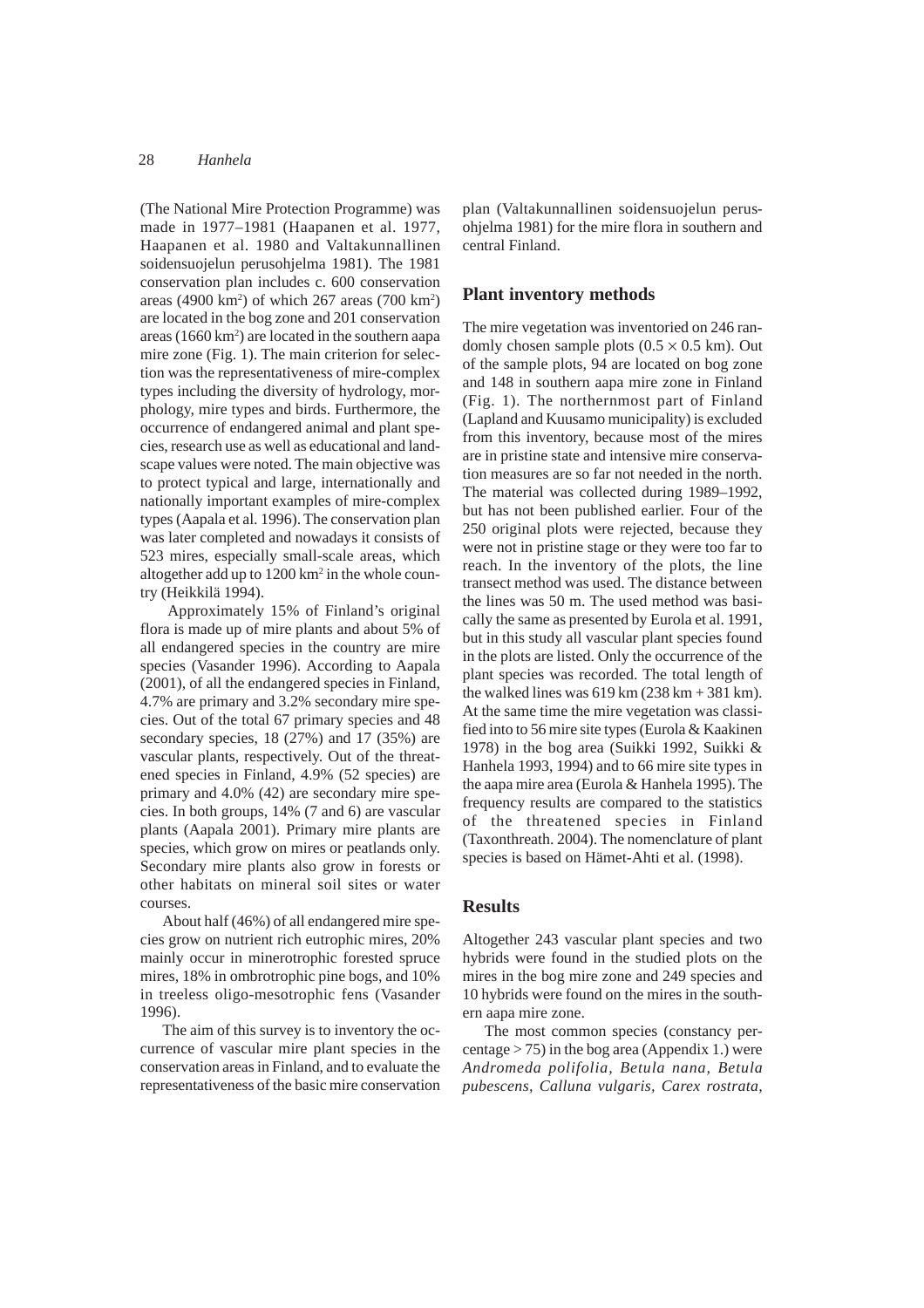

Fig. 1. The studied plots and mire vegetation zones of Finland (Valtakunnallinen soidensuojelun perusohjelma 1981). A Plateau bogs, B1 Concentric bogs in southern Finland, B2 Concentric bogs in western Finland, B3 Eccentric bogs and *Sphagnum fuscum* bogs in Central Ostrobothnia, C1 Eccentric bogs and *Sphagnum fuscum* bogs in the Finnish lake plateau, C2 Eccentric bogs and *Sphagnum fuscum* bogs in northern Carelia, D1 Sedge aapa mires in Suomenselkä, D<sub>2</sub> Sedge aapa mirea in the northern part of Finnish lake plateau, D3 Sedge aapa mires in the northernmost part of northern Ostrobothnia, D4 Sedge aapa mires in the southern part of northern Ostrobothnia

*Kuva 1. Tutkitut koealat ja Suomen suokasvillisuusalueet (Valtakunnallinen soidensuojelun perusohjelma 1981). A Laakiokeitaan, B1 Etelä-Suomen kilpikeitaat, B2 Länsi-Suomen kilpikeitaat, B3 Keski-Pohjanmaan viettokeitaat, C1 Järvi-Suomen viettokeitaat, C2 Pohjois-Karjalan viettokeitaat, D1 Suomenselän aapasuot, D2 Järvi-Suomen aapasuot, D3 Pohjois-Pohjanmaan aapasuot (pohjoiset), D4 Pohjois-Pohjanmaan aapasuot (eteläiset).*

*Drosera rotundifolia, Empetrum nigrum s.lat., Eriophorum vaginatum, Ledum palustre, Pinus sylvestris, Rubus chamaemorus, Vaccinium oxycoccos, Vaccinium uliginosum* and *Vaccinium* *vitis-idaea.* These species were found on over 75% of the plots. More than half of the plots also had *Carex limosa, Carex pauciflora, Eriophorum angustifolium, Menyanthes trifoliata, Picea abies, Scheuchzeria palustris* and *Vaccinium myrtillus*.

In the aapa mire area the most common species (over 75% of the plots) were *Andromeda polifolia, Betula nana, Betula pubescens, Carex lasiocarpa, Carex pauciflora, Drosera rotundifolia, Empetrum nigrum s.lat., Eriophorum vaginatum, Ledum palustre, Pinus sylvestris, Rubus chamaemorus, Vaccinium oxycoccos* and *Vaccinium uliginosum*. On over half of the aapa mire plots were also found: *Calluna vulgaris, Carex chordorrhiza, Carex globularis, Carex limosa, Carex magellanica, Chamaedaphne calycylata, Equisetum fluviatile, Equisetum sylvaticum, Juniperus communis, Menyanthes trifoliata, Picea abies, Salix aurita, Scheuchzeria palustris, Trichophorum cespitosum, Trientalis europaea, Vaccinium microcarpum, Vaccinium myrtillus* and *Vaccinium vitis-idaea.*

In the bog area *Carex paniculata* (vulnerable, VU) on two plots (frequency 2.1%, Appendix 1.), *Dactylorhiza traunsteineri* (VU) on one plot (1.1%) and *Dactylorhihiza incarnata ssp. incarnata* (near threatened, NT) on seven plots (6.4%) belong to the endangered species (IUCN 1994, IUCN 2001) of Finland (Rassi et al. 2001). In the aapa mire area, *Carex heleonastes* (VU) occurred on two plots (1.4%.), *Carex laxa* (NT) occurred on one plot (0.7%) and *Dactylorhiza incarnata ssp. cruenta* (VU) occurred on one plot (0.7%). They belong to the primary mire plant species except *Carex paniculata* (Rassi et al. 2001).

The mire plant species for which Finland has international responsibility (Aapala ed. 2001) included *Carex heleonastes, Carex laxa, Carex livida* occurring on one bog mire plot and on eleven aapa mire plots, *Carex tenuiflora,* occurring on one aapa mire plot, and *Diplazium sibiricum* occurring on one aapa mire plot. Only three threatened mire plant species i.e. *Carex heleonastes*, *Dactylorhiza incarnata ssp. cruenta* and *Dactylorhiza traunsteineri* and one secondary plant species *Carex paniculata* were found in the sample plots.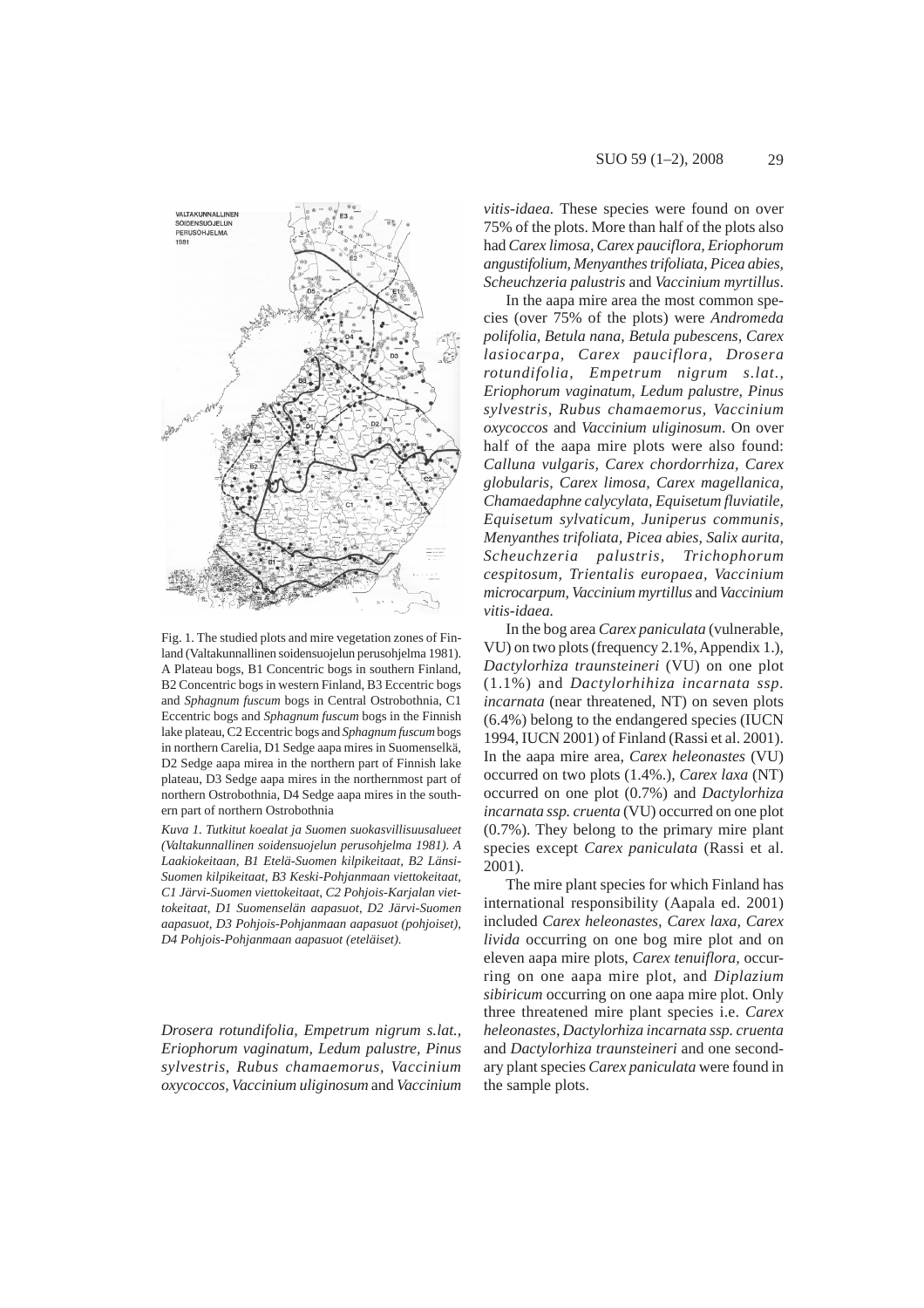#### **Discussion**

The most common species in the inventoried areas were ecologically oligotrophic or oligomesotrophic. Only meso-eutrophic *Juniperus communis* and mesotrophic *Trientalis europaea* belong to the most common vascular plants in this study. Generally, the status and future of the oligo-mesotrophic mire vascular plant species is good in the conservation areas in Finland. They are also common in mires outside the protected areas (e.g. Kasviatlas 2006, Hämet-Ahti et al. 1998, Hulten & Fries 1986).

As expected, the southern mire species (e.g. *Calla palustris, Lysimachia vulgaris, Lythrum salicaria, Rhynchospora fusca, Typha latifolia*) are most common in mires in bog zone and the northern mire species (e.g. *Pedicularis sceptrumcarolinum, Salix lapponum, Selaginella selaginoides, Trichophorum alpinum, Trichophorum cespitosum*) occur most frequently on aapa mires. Mesotrophic and eutrophic species (e.g. *Carex dioica, Carex flava, Eriophorum latifolium, Dactylorhiza incarnata*) are more common in the north because majority of the rich fens in Finland are located there (Eurola & Hanhela 1994).

Compared to the results by Hotanen et al. (2000) the most frequently occurred plant species in this survey are the most typical Finnish forest and mire species, but there are some differences in the observed frequencies between this survey and previous studies, however. For example, the border between northern and southern Finland and the southern Finland presented by Hotanen et al. (2000) is not exactly the border of the aapa and bog zones. Hotanen et al. (2000) also included mosses and lichens on the species lists but not trees and bushes. In the aapa mire areas, 15–16 plant species of the most common 20 vascular plant species are the same as in their study, but only 11 species are the same in the bog areas overall. Also the rank of the occurrence of the species is different: the largest difference is among the spruce mire species in Southern Finland. *Equisetum sylvaticum* (order number in this survey: 30)*, Trientalis europaea* (32)*, Deschampsia flexuosa* (46)*, Maianthemum bifolium* (47)*, Orthilia secunda* (62) and

*Dryopteris carthusiana* (36) are not among the 20 most common mire plant species of bog mire area in this survey.

In this survey, many fen species occurred more frequently compared to the results of Hotanen et al. (2000). These dissimilarities are mostly due to differences in inventory methods. Hotanen et al. have systematically inventoried all vegetation types, also mineral soil sites, from the research lines but this material has been almost entirely collected from peatlands. However, the mire margin areas having thin peat layer are underrepresented in this survey (also Aapala ed. 2001).

Among common species, the most tender fen species are *Andromeda polifolia, Vaccinium oxycoccos, Equisetum fluviatile, Carex limosa, Menyanthes trifoliata, Carex rostrata, Eriophorum angustifolium* and *Carex chordorrhiza,* which are common in both areas (Reinikainen 2001). *Rubus chamemorus, Eriophorum vaginatum, Carex pauciflora, Chamaedphne calyculata, Potentilla palustris, Carex nigra, Trichophorum cespitosum* and *Molinia caerulea* are examples of mire species, whose frequency has been decreased due to drainage (Reinikainen 2001).

Many of the rare plants (frequency  $<$  5%) found in this survey are not typical mire plants. They can be included under human introduced or forest flora, often found in non-pristine mires.

Altogether, of the species found in this survey, very few species were either threatened or those for which Finland has international responsibility (Suomen ympäristökeskus 2007). Of the threatened plants in this study *Carex tenuiflora* is a mesotrophic species, *Carex heleonastes, Carex laxa, Carex livida, Dactylorhiza incarnata* and *Dactylorhiza traunsteineri* are at least mesoeutrophic and *Carex paniculata* and *Diplazium sibiricum* are eutrophic species in Finland (Eurola et al. 1994). These plants grow on meso- and eutrophic mires, which are rare especially in Southern Finland (Eurola & Hanhela 1994, Suikki & Hanhela 1993, 1994).

The endangered mire plant species are extremely rare, because they were not found on the randomly chosen sample plots. Surprisingly, almost all of the findings of these species were new,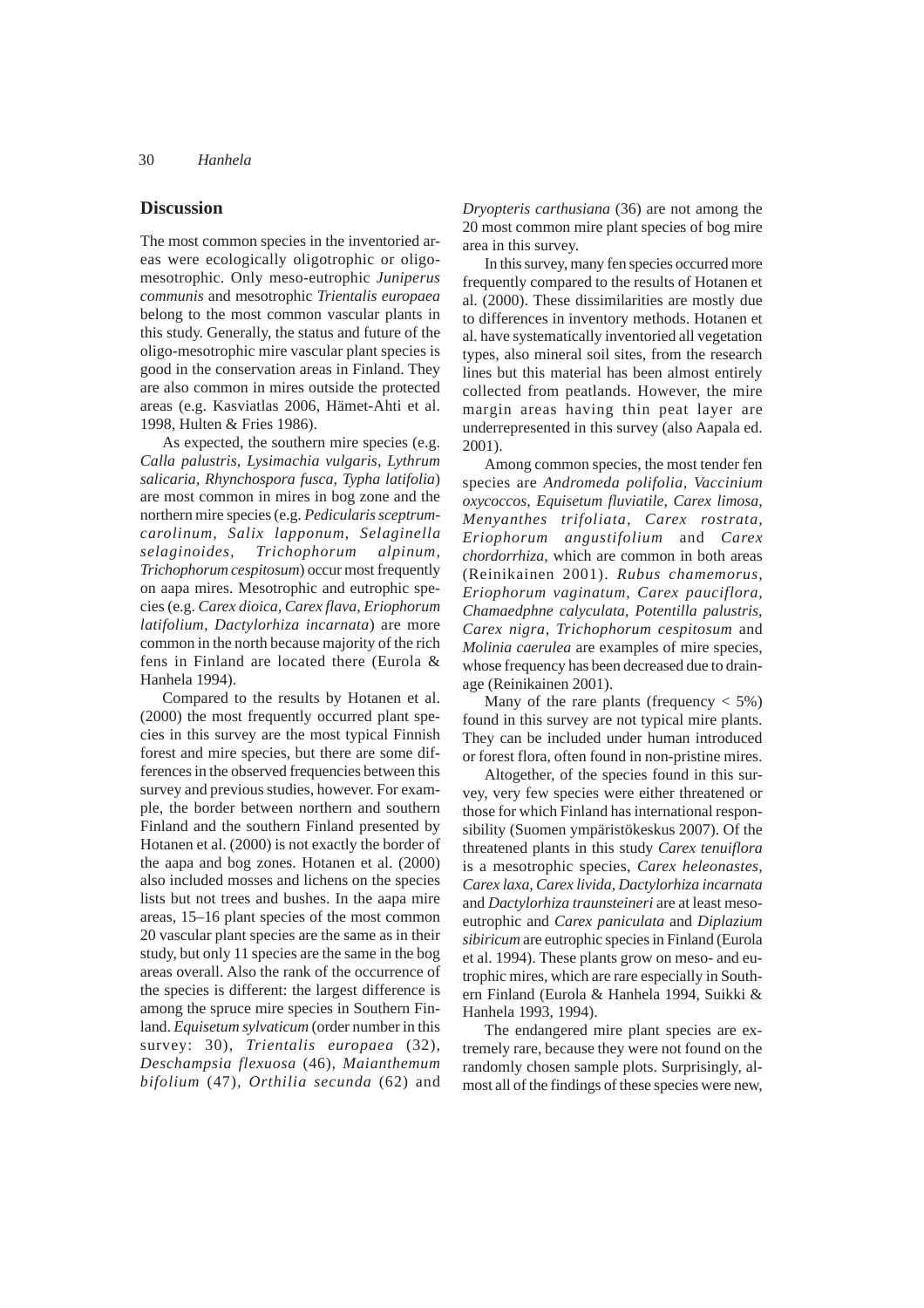only the *Carex paniculata* sites and one *Dactylorhiza incarnata ssp. cruenta* site were known earlier (Ryttäri & Kettunen 1997, Taxonthreath 2004). Perhaps this also shows that the botanical survey of Finnish peatlands has been insufficient. *Carex livida* plots have not been compared to previous findings, because it is not a threatened species in Finland and there is insufficient statistical data for comparisons. Over all, the status of the regionally threatened mire species was difficult to research, because they have been classified according to the forest vegetation zones of Finland (Rassi et al. 1991), and this survey is based on the mire vegetation zones.

Compared to the size of the material, the percentage of findings of threatened vascular plant species was remarkably low. Thus, the complementary programs of mire conservation in Finland have been very important. The material of this survey is not representative enough to propose any changes to the lists of threatened mire plant species in Finland.

#### **Acknowledgements**

I sincerely thank Prof. Emeritus Seppo Eurola for the idea and guidance of this study and Prof. Satu Huttunen for comments on the manuscript and also my colleagues Anneli Suikki, Kimmo Inki and Jarmo Laitinen for the help on the fields.

#### **References**

- Aapala, K. (ed.) 2001. Soidensuojelualueverkon arviointi. Suomen ympäristö 490. Suomen Ympäristökeskus. Helsinki.
- Aapala, K., Heikkilä, R. & Lindholm, T. 1996. Protecting the diversity of Finnish mires. In: Vasander, H. (ed.) Peatlands in Finland, s. 45–57. Finnish Peatland Society. Gummerus.
- Eurola, S., Aapala, K., Kokko, A. & Nironen, M. 1991. Mire type statistic in the bog and southern aapa mire areas of Finland (60–66 °N). Ann. Bot. Fennici 28:15– 36.
- Eurola, S, & Hanhela, P. 1995. The botanical value of the protected mire sites in the bog and southern aapa mire zones of Finland. Gunneria: 199–204.
- Eurola, S., Huttunen, A. & Kukko-oja, K. 1995. Suokasvillisuusopas. Oulanka Reports 14: 1–85.
- Eurola, S. & Kaakinen, E. 1978. Suotyyppiopas. 87 s. Porvoo 1978.
- Haapanen, A. Havu, S. Häyrinen, U., Lehtimäki, E., Raitasuo, K., Ruuhijärvi, R. & Salminen P. 1977. Soidensuojelun perusohjelma. (The basic programme of mire conservation). Komiteamietintö 48: 1–47.
- Haapanen, A. Havu, S. Häyrinen, U., Lehtimäki, E., Raitasuo, K., Ruuhijärvi, R. & Salminen P. 1980. Soidensuojelun perusohjelma II. (The basic programme of mire conservation II). Komiteamietintö 15: 1–45.
- Heikkilä, R. 1994. A complementary mire conservation programme for Finland. Manuscript, 23 p.
- Maa- ja Metsätalousministeriö (Ministry of Agriculture and Forestry). Basic plan for peatland preservation in Finland (in Finnish). 164 pp. Helsinki.
- Hotanen, J-P., Korpela, L., Mikkola, K., Mäkipää, R., Nousiainen, H., Reinikainen, A., Salemaa, M., Silfverberg, K., Tamminen, M., Tonteri. T., & Vanha-Majamaa, I. 2000. Metsä- ja suokasvien yleisyys ja runsaus1951– 95. In: Reinikainen et al. (ed.) Kasvit muuttuvassa metsäluonnossa. Tammi, Helsinki. p. 84–301.
- Hulten, E. & Fries, M. 1986. Atlas of North European Vascular Plants. North of the Tropic of Cancer. I–III. 1172 s. Koeltz Scientific Books. Königstein.
- Hämet-Ahti, L., Suominen, J., Ulvinen, T. & Uotila, P. (ed.) 1998. Retkelykasvio, 4. painos. 656 pp. Luonnontieteellinen keskusmuseo, Kasvimuseo, Helsinki.
- IUCN 1994. IUCN Red List Categories. Prepared by the IUCN Species Survival Comission. IUCN, Gland, Switzerland.
- IUCN 2001. IUCN Red List Categories: Version 3.1. Prepared by the IUCN Species Survival Comission. IUCN, Gland, Switzerland and Cambridge, UK.
- Kaakinen, E. & Salminen, P. 2006. Mire conservation and its short history in Finland. In: Lindholm, T. & Heikkilä, R. (eds.) 2006. Finland – land of mires. The Finnish Environment 23/2006. Finnish Environment Institute. Helsinki. p. 229–237.
- Kasviatlas 2006. (URL: http://www.luomus.fi/kasviatlas/ Read 2.1.2008)
- Lindholm, T. & Heikkilä, R. 2006. Destruction of mires in Finland. In: Lindholm, T. & Heikkilä, R. (eds.) 2006. Finland – land of mires. The Finnish Environment 23/ 2006. Finnish Environment Institute. Helsinki. p.179– 192.
- Rassi, P., Kaipainen, H., Mannerkoski, I. & Ståhls, G. (eds.) 1991. Uhanalaisten eläinten ja kasvien seurantatoimikunnan mietintö. – Komiteamietintö 1991:30. 328 s. Ympäristöministeriö. Helsinki.
- Rassi, P. Alanen, A., Kanerva, T. & Mannerkoski, I. (eds.) 2001. Suomen lajien uhanalaisuus 2000. Ympäristöministeriö & Suomen ympäristökeskus, Helsinki.
- Reinikainen, A. 2001. Muuttuva metsä- ja suokasvillisuus. In: Siitonen, J. (ed.) 2001. Monimuotoinen metsä. Metsäluonnon monimuotoisuuden tutkimusohjelman loppuraportti. Metsäntutkimuslaitoksen tiedonantoja 812, 2001. Metla. Vantaan tutkimuskeskus. pp. 97–133.
- Ryttäri, T. & Kettunen, T. (ed.) 1997. Uhanalaiset kasvimme.. Suomen ympäristökeskus ja Kirjayhtymä Oy, Helsinki 335 pp. [In Finnish]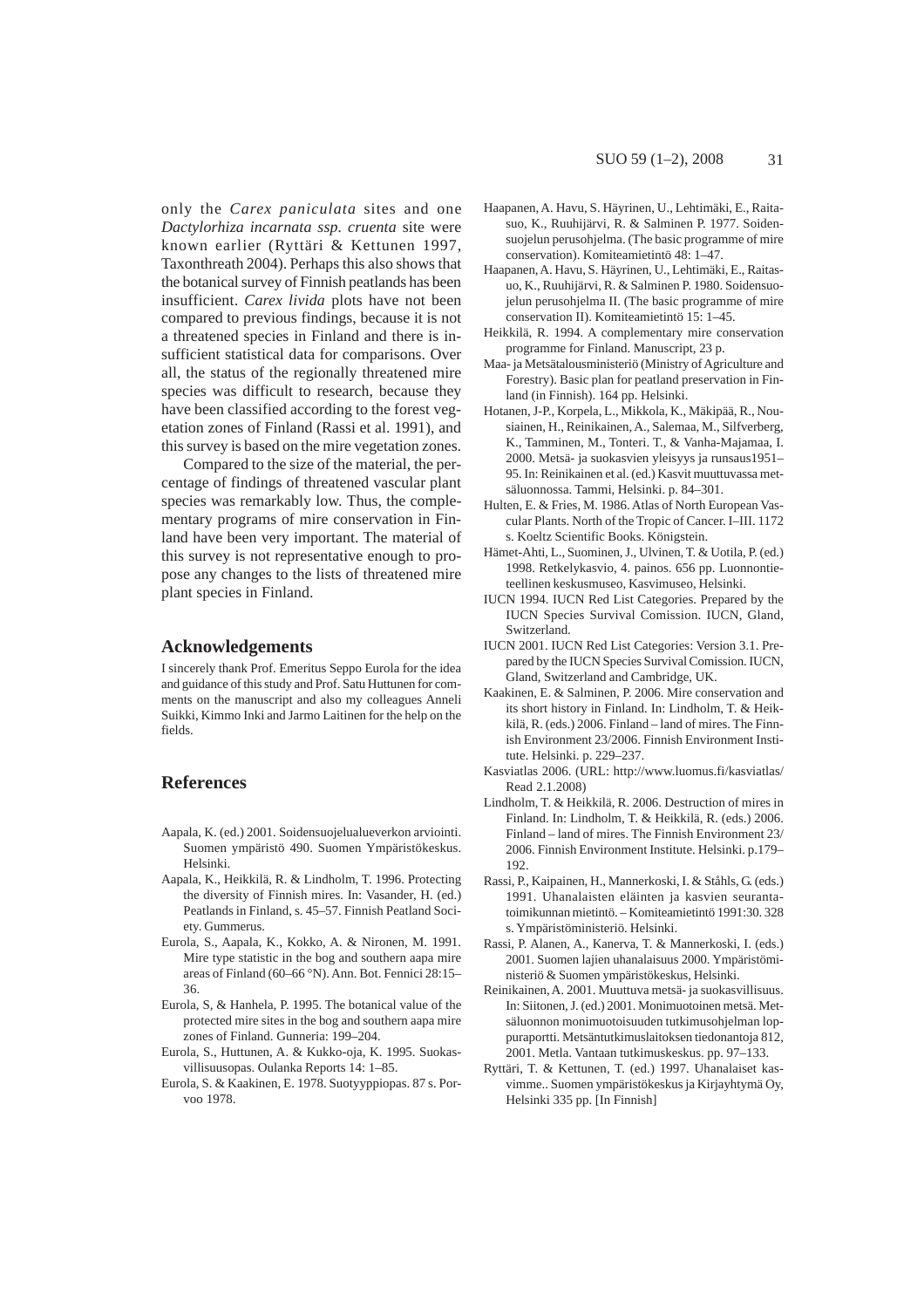- Suikki, A. 1992. Soidensuojelualueiden edustavuus ja tila keidassuoalueella. Master of Science thesis, University of Jyväskylä
- Suikki, A. & Hanhela, P. 1993. The botanical value of the protected mire sites in the raised bog area in Finland [in Finnish]. Luonnon Tutkija 97: 63–65.
- Suikki, A. & Hanhela, P. 1994.The botanical value of the mire conservation areas in the raised bog zone of Finland. Conservation and management of fens. Proceedings of the International symposium, 1994. 213–218 pp. Warsaw-Bierbrza, Poland.

Suomen ympäristökeskus (Finnish Environment Institute) 2007. (URL: http://www.ymparisto.fi. Read 16.4.2007).

- Taxonthreath. 2004. Suomen ympäristökeskus (Finnish Environment Institute). http://hertta.vyh.fi/scripts/taxonthreat/taxonthreat.asp.
- Valtakunnallinen soidensuojelun perusohjelma. 1981. Maaja metsätalousministeriö 1981. 164 s. Helsinki.
- Vasander, H. ed. 1996. Peatlands in Finland. Finnish Peatland Society. Gummerus. 168 p.

## **Tiivistelmä**

## **Putkilokasvien esiintyminen soidensuojeluohjelmassa esitetyillä alueilla Etelä- ja Keski-Suomessa**

Suomen suoluonnon monimuotoisuus on maailman monimuotoisimpia mutta myös uhatuimpia. Tätä tutkimusta varten tutkittiin vuoden 1981 soidensuojeluohjelman soilta 246 satunnaisesti valittua neljännesneliökilometrin ruutua linjoilta, joiden yhteispituus oli 619 km. Keidassuoalueilta löydettiin 245 ja aapasuoalueilta 259 putkilokasvilajia tai risteymää. Suurin osa löydetyistä lajeista oli tavallisia, ei uhanalaisia lajeja. Korpilajit ovat aliedustettuna vuoden 1981 soidensuojeluohjelman suoalueilla, kun tuloksia verrataan muihin tutkimuksiin. Suomen kahdeksastatoista uhanalaisista, ensisijaisesti suolajista (kasvavat vain soilla) löydettiin kolme: lettosara (*Carex heleonastes* L. f), verikämmekkä (*Dactylorhiza incarnata ssp. cruenta* (O. F. Mull.) P. D. Sell*, D. cruenta* (O. F. Mull.) Verm, *Orchis cruenta* (O. F. Mull.) ja kaitakämmekkä *(Dactylorchis traunsteineri* (Saut. ex Rchb.) Verm.; incl. *Dactylorhiza curvifolia* (F. Nyl.) Czerep.; incl. *D russowii* (Klinge) Holub) ja lähdesara (*Carex paniculata* L.) toissijaisista seitsemästätoista suolajista (kasvavat myös muilla habitaateilla). Yhteensä näillä oli ainoastaan kuusi esiintymää. Suuresta aineistosta huolimatta uhanalaisia kasveja löytyi vain vähän. Tulosten perusteella voidaan päätellä, että soidensuojeluohjelman täydennysohjelmat ovat olleet uhanalaisten suokasvilajien säilymisen kannalta tarpeellisia.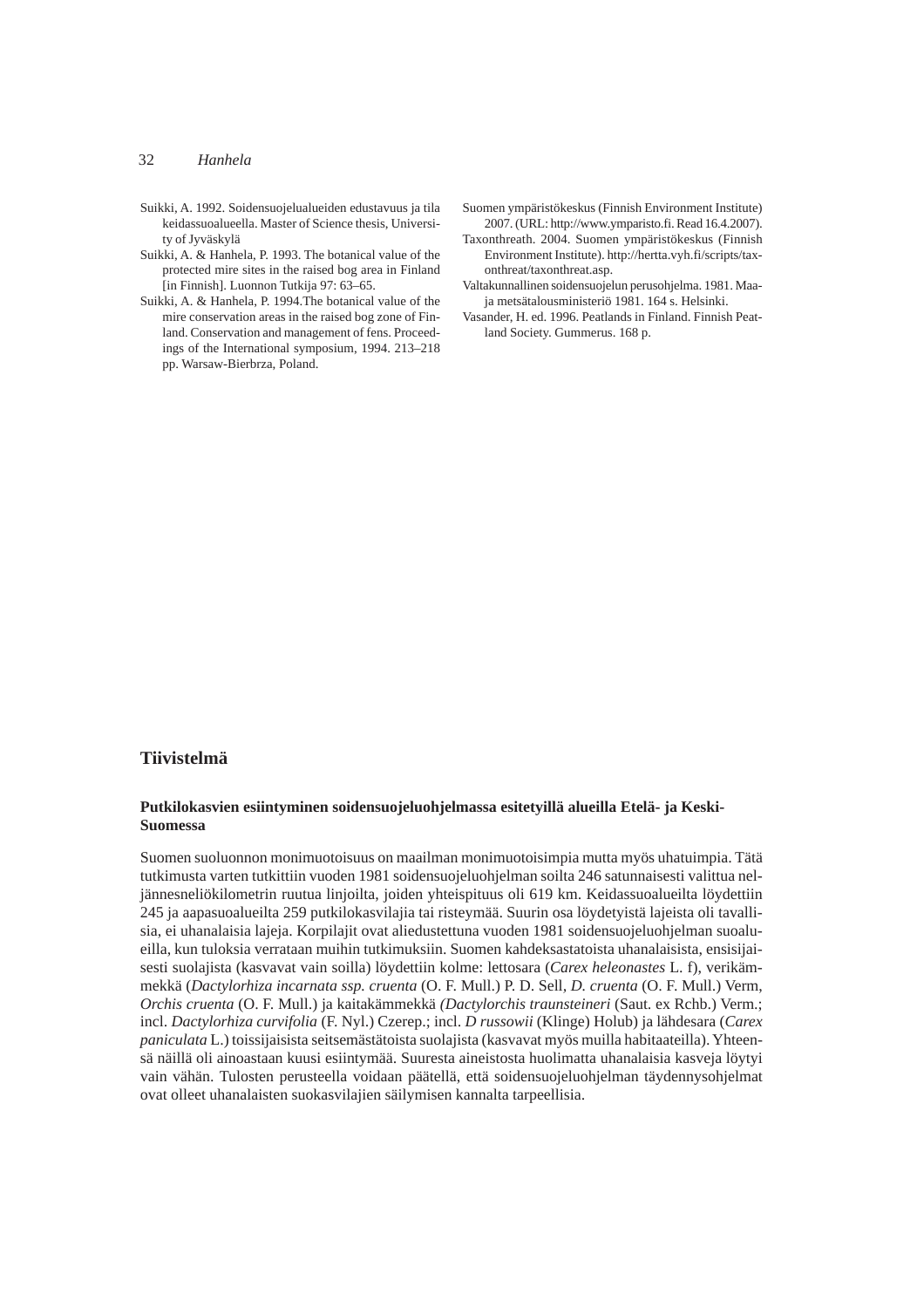Appendix 1. The frequencies of mire plant species in bog and aapa mire areas in the studied sites in Finland. The number of plots was 94 in the bog zone and 148 in the southern aapa mire zone.

*Liite 1 Lajien frekvenssiprosentit keidas- ja aapasuoalueilla tutkituilla koealoilla. Koealoja oli keidassuoalueella yhteensä 94 ja eteläisellä aapasuoalueella 148.*

| <b>Species</b>            | <b>Bogs</b> | Aapa mires | <b>Species</b>               | <b>Bogs</b> | Aapa mires |
|---------------------------|-------------|------------|------------------------------|-------------|------------|
| Aegopodium podagraria     | 2.1         | 5.4        | Carex globularis             | 39.4        | 68.9       |
| Agrostis canina           | 14.9        | 12.2       | Carex heleonastes            | 0.0         | 1.4        |
| Agrostis capillaris       | 2.1         | 9.5        | Carex lasiocarpa             | 44.7        | 77.7       |
| Agrostis gigantea         | 0.0         | 1.4        | Carex laxa                   | 0.0         | 0.7        |
| Agrostis stolonifera      | 0.0         | 0.7        | Carex limosa                 | 56.4        | 73.0       |
| Alchemilla                | 1.1         | 0.7        | Carex livida                 | 1.1         | 9.5        |
| Alisma plantago-aquatica  | 2.1         | 0.0        | Carex loliacea               | 1.1         | 2.7        |
| Alnus glutinosa           | 25.5        | 2.0        | Carex magellanica            | 44.7        | 67.6       |
| Alnus incana              | 24.5        | 35.8       | Carex muricata               | 0.0         | 0.7        |
| Alopecurus aequalis       | 3.2         | 0.0        | Carex nigra ssp. juncella    | 1.1         | 10.1       |
| Andromeda polifolia       | 91.5        | 89.9       | Carex nigra ssp. nigra       | 44.7        | 27.0       |
| Anemone nemorosa          | 4.3         | 0.0        | Carex ovalis                 | 1.1         | 0.7        |
| Angelica sylvestris       | 5.3         | 16.9       | Carex pallescens             | 1.1         | 0.0        |
| Antennaria dioica         | 0.0         | 0.7        | Carex panicea                | 4.3         | 4.7        |
| Anthriscus sylvestris     | 3.2         | 1.4        | Carex paniculata             | 2.1         | 0.0        |
| Arctostaphylos uva-ursi   | 5.3         | 0.0        | Carex pauciflora             | 55.3        | 79.7       |
| Athyrium filix-femina     | 10.6        | 4.7        | Carex pseudocyperus          | 1.1         | 0.0        |
| Barbarea stricta          | 3.2         | 0.7        | Carex rhynchophysa           | 1.1         | 0.0        |
| Betula nana               | 76.6        | 90.5       | Carex rostrata               | 74.5        | 81.1       |
| Betula nana x pubescens   | 0.0         | 1.4        | Carex rotundata              | 0.0         | 1.4        |
| Betula pendula            | 3.2         | 1.4        | Carex tenuiflora             | 0.0         | 0.7        |
| Betula pubescens          | 86.2        | 89.9       | Carex vaginata               | 1.1         | 12.8       |
| Bidens cernua             | 1.1         | 0.0        | Carex vesicaria              | 5.3         | 14.2       |
| Bistorta vivipara         | 1.1         | 3.4        | Carex viridula s.lat.        | 1.1         | 0.0        |
| Calamagrostis arundinacea | 1.1         | 0.7        | Cerastium fontanum           | 1.1         | 4.1        |
| Calamagrostis canescens   | 9.6         | 22.3       | Chamaedaphne calyculata      | 39.4        | 62.8       |
| Calamagrostis epigejos    | 12.8        | 7.4        | Chrysosplenium alternifolium | 1.1         | 0.0        |
| Calamagrostis lapponica   | 0.0         | 0.7        | Cicuta virosa                | 2.1         | 5.4        |
| Calamagrostis purpurea    | 25.5        | 39.9       | Circaea alpina               | 1.1         | 0.0        |
| Calamagrostis stricta     | 5.3         | 2.0        | Cirsium helenioides          | 5.3         | 12.8       |
| Calla palustris           | 17.0        | 4.7        | Cirsium palustre             | 9.6         | 7.4        |
| Callitriche               | 2.1         | 1.4        | Convallaria majalis          | 2.1         | 6.1        |
| Calluna vulgaris          | 80.9        | 70.3       | Corallorhiza trifida         | 0.0         | 6.8        |
| Caltha palustris          | 11.7        | 12.2       | Cornus suecica               | 1.1         | 10.8       |
| Cardamine amara           | 2.1         | 0.0        | Crepis paludosa              | 5.3         | 12.2       |
| Cardamine pratensis       | 2.1         | 0.0        | Crepis tectorum              | 0.0         | 1.4        |
| Carex acuta               | 1.1         | 6.1        | Dactylorhiza incarnata       | 6.4         | 20.3       |
| Carex aquatilis           | 6.4         | 3.4        | Dactylorhiza i. ssp. cruenta | 0.0         | 0.7        |
| Carex buxbaumii           | 3.2         | 4.1        | Dactylorhiza maculata        | 35.1        | 32.4       |
| Carex canescens           | 48.9        | 46.6       | Dactylorhiza traunsteineri   | 1.1         | 0.0        |
| Carex capillaris          | 0.0         | 0.7        | Daphne mezereum              | 1.1         | 0.7        |
| Carex capitata            | 0.0         | 0.7        | Deschampsia cespitosa        | 8.5         | 10.1       |
| Carex cespitosa           | 2.1         | 11.5       | Deschampsia flexuosa         | 18.1        | 20.3       |
| Carex chordorrhiza        | 20.2        | 54.1       | Diplazium sibiricum          | 0.0         | 0.7        |
| Carex diandra             | 4.3         | 5.4        | Drosera anglica              | 45.7        | 49.3       |
| Carex dioica              | 5.3         | 25.0       | Drosera intermedia           | $0.0\,$     | 1.4        |
| Carex disperma            | 2.1         | 3.4        | Drosera rotundifolia         | 72.3        | 76.4       |
| Carex echinata            | 20.2        | 18.2       | Dryopteris carthusiana       | 22.3        | 16.9       |
| Carex elongata            | 3.2         | 1.4        | Dryopteris cristata          | 5.3         | 1.4        |
| Carex flava               | 5.3         | 11.5       | Dryopteris expansa           | 1.1         | 2.0        |
|                           |             |            |                              |             | 0.7        |
| Carex flava x viridula    | 0.0         | 1.4        | Eleocharis mamillata         | 1.1         |            |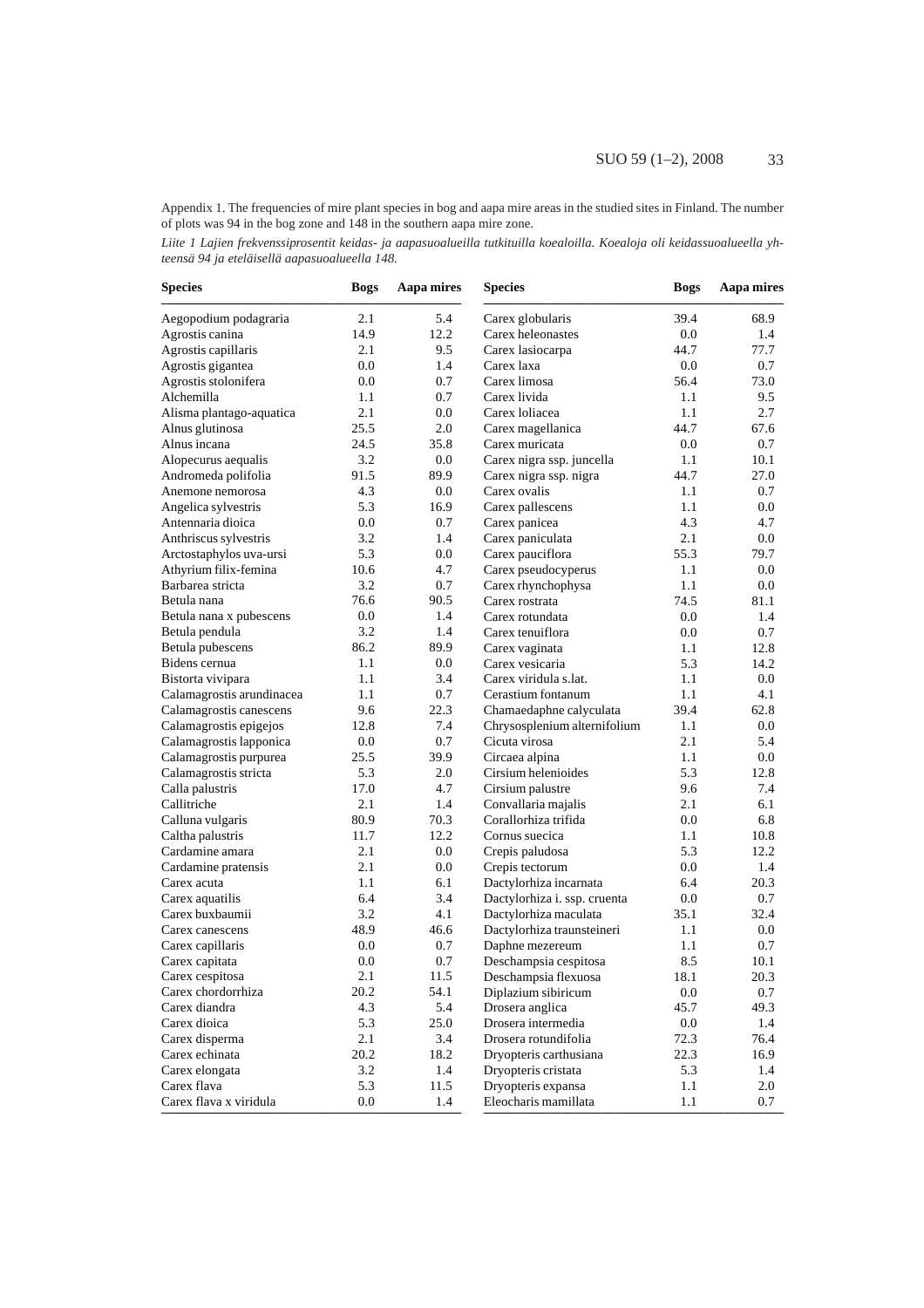| <b>Species</b>                 | <b>Bogs</b> | Aapa mires | <b>Species</b>                 | <b>Bogs</b> | Aapa mires |
|--------------------------------|-------------|------------|--------------------------------|-------------|------------|
| Eleocharis palustris           | 1.1         | 0.0        | Luzula sudetica                | 0.0         | 2.0        |
| Elymus caninus                 | 0.0         | 1.4        | Lychnis flos-cuculi            | 1.1         | $0.0\,$    |
| Empetrum nigrum s.lat.         | 81.6        | 84.5       | Lycopodiella inundata          | 0.0         | 1.4        |
| Epilobium alsinifolium         | 0.0         | 1.4        | Lycopodium annotinum           | 14.9        | 29.7       |
| Epilobium angustifolium        | 19.1        | 18.9       | Lysimachia thyrsiflora         | 19.1        | 14.2       |
| Epilobium hornemannii          | 0.0         | 1.4        | Lysimachia vulgaris            | 11.7        | 0.7        |
| Epilobium palustre             | 14.9        | 17.6       | Lythrum salicaria              | 5.3         | 1.4        |
| Epilobium p.x als./horn.       | 0.0         | 1.4        | Maianthemum bifolium           | 18.1        | 21.6       |
| Equisetum arvense              | 11.7        | 9.5        | Melampyrum pratense            | 33.0        | 43.2       |
| Equisetum arvense x fluviatile | 0.0         | 0.7        | Melampyrum sylvaticum          | 9.6         | 11.5       |
| Equisetum fluviatile           | 34.0        | 62.8       | Melica nutans                  | 4.3         | 8.1        |
| Equisetum hyemale              | 2.1         | 0.0        | Mentha arvensis                | 1.1         | 2.7        |
| Equisetum palustre             | 12.8        | 29.1       | Menyanthes trifoliata          | 50.0        | 74.3       |
| Equisetum pratense             | 0.0         | 0.7        | Milium effusum                 | 3.2         | 1.4        |
| Equisetum scirpoides           | 0.0         | 0.7        | Molinia caerulea               | 9.6         | 44.6       |
| Equisetum sylvaticum           | 34.0        | 52.7       | Moneses uniflora               | 2.1         | 5.4        |
| Eriophorum angustifolium       | 50.0        | 77.7       | Montia fontana                 | 0.0         | 2.0        |
| Eriophorum gracile             | 0.0         | 6.1        | Myosotis laxa                  | 0.0         | 0.7        |
| Eriophorum latifolium          | 4.3         | 12.2       | Myosotis scorpioides           | 3.2         | 0.0        |
| Eriophorum scheuzerii          | 0.0         | 0.7        | Myrica gale                    | 5.3         | 0.0        |
| Eriophorum vaginatum           | 96.8        | 93.2       | Nardus stricta                 | 1.1         | 0.0        |
| Festuca ovina                  | 1.1         | 2.0        | Nuphar lutea                   | 3.2         | 4.1        |
| Festuca rubra                  | 4.3         | 4.1        | Nymphaea alba ssp. candida     | 1.1         | 5.4        |
| Filipendula ulmaria            | 11.7        | 20.3       | Orthilia secunda               | 11.7        | 14.9       |
| Fragaria vesca                 | 1.1         | 0.0        | Oxalis acetosella              | 6.4         | 6.1        |
| Galium boreale                 | 4.3         | 2.0        | Paris quadrifolia              | 4.3         | 6.1        |
| Galium palustre                | 20.2        | 19.6       | Parnassia palustris            | 1.1         | 11.5       |
| Galium trifidum                | 2.1         | 1.4        | Pedicularis palustris          | 8.5         | 22.3       |
| Galium uliginosum              | 3.2         | 9.5        | Pedicularis sceptrum-carolinum | 3.2         | 8.1        |
| Geranium sylvaticum            | 1.1         | 14.9       | Peucedanum palustre            | 21.3        | 20.3       |
| Geum rivale                    | 5.3         | 8.8        | Phalaris arundinacea           | 2.1         | 2.7        |
| Gymnadenia conopsea            | 0.0         | 0.7        | Phegopteris connectilis        | 5.3         | 7.4        |
| Gymnocarpium dryopteris        | 14.9        | 20.9       | Phleum pratense                | 0.0         | 0.7        |
| Hammarbya paludosa             | 1.1         | 4.7        | Phragmites australis           | 25.5        | 23.0       |
| Hippuris vulgaris              | 2.1         | 1.4        | Picea abies                    | 56.4        | 68.2       |
| Huperzia selago                | 2.1         | 1.4        | Pinguicula vulgaris            | 0.0         | 2.0        |
| Hydrocharis morsus-ranae       | 1.1         | 0.0        | Pinus sylvestris               | 92.6        | 90.5       |
| Hypochoeris maculata           | 1.1         | 0.0        | Platanthera bifolia            | 1.1         | 0.0        |
| Iris pseudacorus               | 2.1         | 0.0        | Poa alpigena                   | 1.1         | 2.7        |
| Juncus alpinoarticulatus       | 1.1         | 1.4        | Poa annua                      | 0.0         | 0.7        |
| Juncus effusus                 | 2.1         | 0.0        | Poa nemoralis                  | 0.0         | 1.4        |
| Juncus bufonius                | 0.0         | 0.7        | Poa palustris                  | 0.0         | 0.7        |
| Juncus filiformis              | 25.5        | $10.1\,$   | Poa pratensis                  | $2.1\,$     | 4.1        |
| Juncus stygius                 | 1.1         | 6.8        | Poa trivialis                  | 0.0         | 1.4        |
| Juniperus communis             | 21.3        | 50.0       | Polypodium vulgare             | 2.1         | 0.0        |
| Lathyrus pratensis             | 2.1         | 0.7        | Populus tremula                | 2.1         | 9.5        |
| Ledum palustre                 | 86.2        | 82.4       | Potamogeton alpinus            | 0.0         | 0.7        |
| Lemna minor                    | 1.1         | 1.4        | Potentilla erecta              | 19.1        | 8.1        |
| Leontodon autumnalis           | 0.0         | 1.4        | Potentilla norvegica           | 2.1         | 0.0        |
| Linnaea borealis               | 4.3         | 11.5       | Potentilla palustris           | 43.6        | 44.6       |
| Listera cordata                | 2.1         | 4.7        | Prunella vulgaris              | 2.1         | 1.4        |
| Listera ovata                  | 1.1         | 2.7        | Prunus padus                   | 0.0         | 2.7        |
| Lonicera xylosteum             | 0.0         | 0.7        | Pteridium aquilinum            | 2.1         | 0.0        |
| Luzula multiflora              | 2.1         | 0.7        | Pyrola media                   | 3.2         | 0.0        |
| Luzula pilosa                  | 10.6        | 11.5       | Pyrola minor                   | 4.3         | 10.8       |